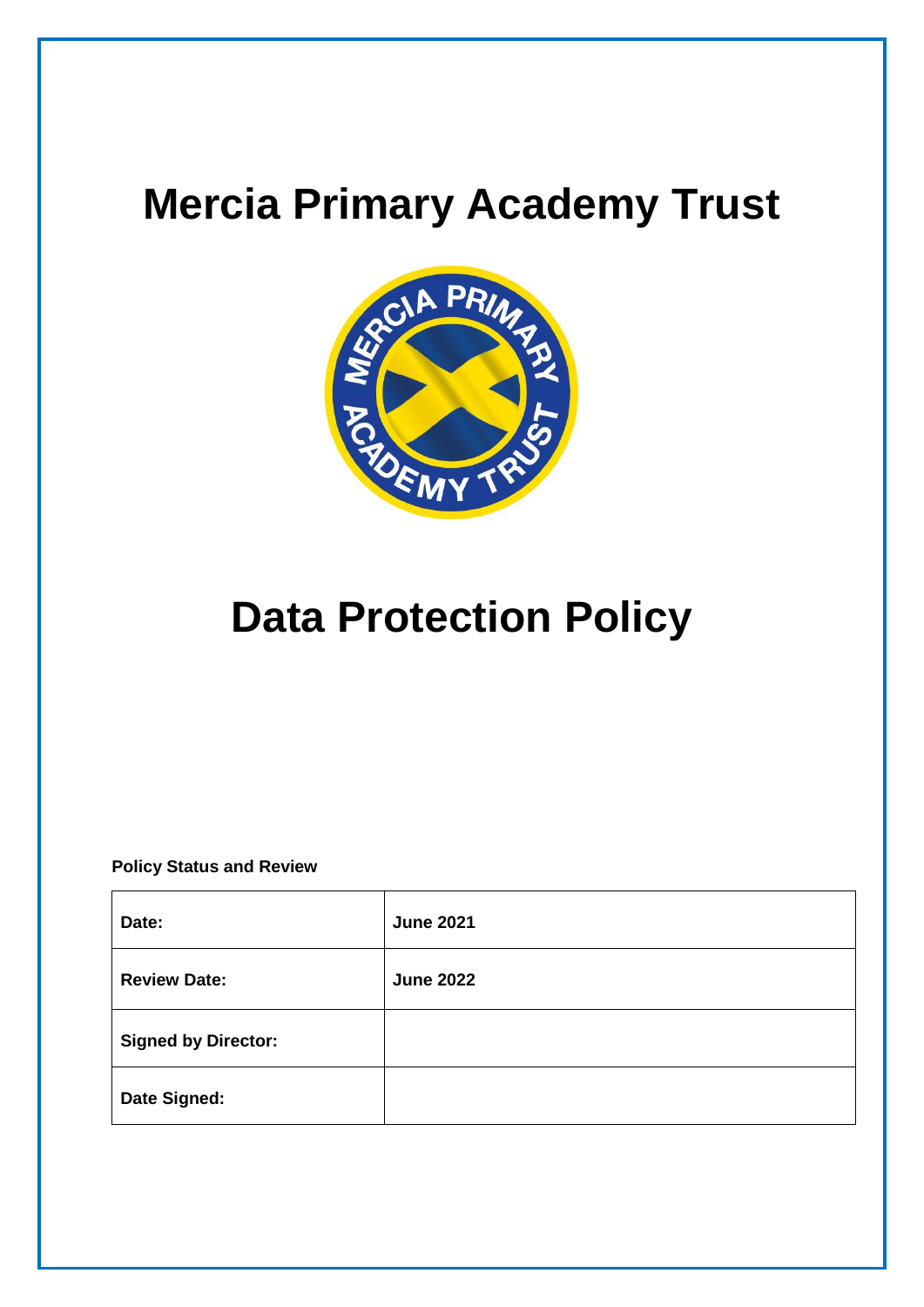#### **Introduction**

The General Data Protection Regulation (GDPR) ensures a balance between an individual's rights to privacy and the lawful processing of personal data undertaken by organisations in the course of their business. It aims to protect the rights of individuals about whom data is obtained, stored, processed or supplied and requires that organisations take appropriate security measures against unauthorised access, alteration, disclosure or destruction of personal data.

The Trust will protect and maintain a balance between data protection rights in accordance with the GDPR. This policy sets out how we handle the personal data of our pupils, parents, suppliers, employees, workers and other third parties.

This policy does not form part of any individual's terms and conditions of employment with the Trust and is not intended to have contractual effect. Changes to data protection legislation will be monitored and further amendments may be required to this policy in order to remain compliant with legal obligations.

All members of staff are required to familiarise themselves with its content and comply with the provisions contained in it. Breach of this policy will be treated as a disciplinary offence which may result in disciplinary action under the Trust's Disciplinary Policy and Procedure up to and including summary dismissal depending on the seriousness of the breach.

#### **SECTION 1 - DEFINITIONS**

#### **Personal data**

Personal data is any information relating to an individual where the individual can be identified (directly or indirectly) from that data alone or in combination with other identifiers we possess or can reasonably access. This includes special category data and pseudonymised personal data but excludes anonymous data or data that has had the identity of an individual permanently removed.

Personal data can be factual (for examples a name, email address, location or date of birth) or an opinion about that person's actions or behaviour.

Personal data will be stored either electronically or as part of a structured manual filing system in such a way that it can be retrieved automatically by reference to the individual or criteria relating to that individual.

#### **Special Category Data**

Previously termed "Sensitive Personal Data", Special Category Data is similar by definition and refers to data concerning an individual Data Subject's racial or ethnic origin, political or religious beliefs, trade union membership, physical and mental health, sexuality, biometric or genetic data and personal data relating to criminal offences and convictions.

#### **Data Subject**

An individual about whom such information is stored is known as the Data Subject. It includes but is not limited to employees.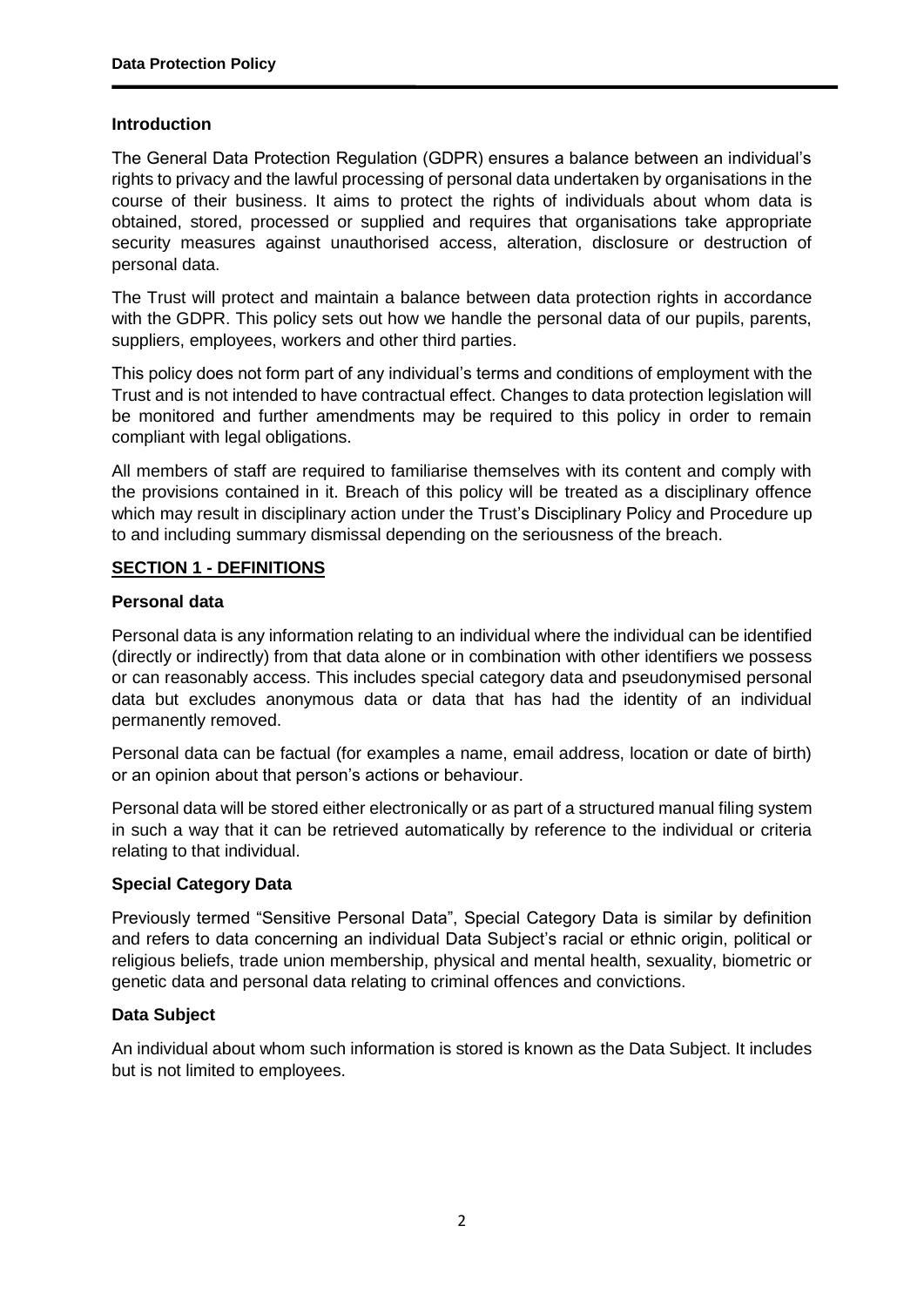# **Data Controller**

The organisation storing and controlling such information (i.e. the Trust) is referred to as the Data Controller.

#### **Processing**

Processing data involves any activity that involves the use of personal data. This includes but is not limited to: obtaining, recording or holding data or carrying out any operation or set of operations on that data such as organisation, amending, retrieving using, disclosing, erasing or destroying it. Processing also includes transmitting or transferring personal data to third parties.

#### **Automated Processing**

Any form of automated processing of personal data consisting of the use of personal data to evaluate certain personal aspects relating to an individual, in particular to analyse or predict aspects concerning that individual's performance at work, economic situation, health, personal preferences, interests, reliability, behaviour, location or movements.

An example of automated processing includes profiling and automated decision making. Automatic decision making is when a decision is made which is based solely on automated processing which produces legal effects or significantly affects an individual. Automated decision making is prohibited except in exceptional circumstances.

#### **Data Protection Impact Assessment (DPIA)**

DPIAs are a tool used to identify risks in data processing activities with a view to reducing them.

Criminal Records Information

This refers to personal information relating to criminal convictions and offences, allegations, proceedings, and related security measures.

#### **SECTION 2 - WHEN CAN THE TRUST PROCESS PERSONAL DATA**

#### **Data Protection Principles**

The Trust are responsible for and adhere to the principles relating to the processing of personal data as set out in the GDPR.

The principles the Trust must adhere to are: -

- (1) Personal data must be processed lawfully, fairly and in a transparent manner;
- (2) Personal data must be collected only for specified, explicit and legitimate purposes;
- (3) Personal data must be adequate, relevant and limited to what is necessary in relation to the purposes for which it is processed;
- (4) Personal data must be accurate and, where necessary, kept up to date;
- (5) Personal data must not be kept in a form which permits identification of data subjects for longer than is necessary for the purposes for which the data is processed; and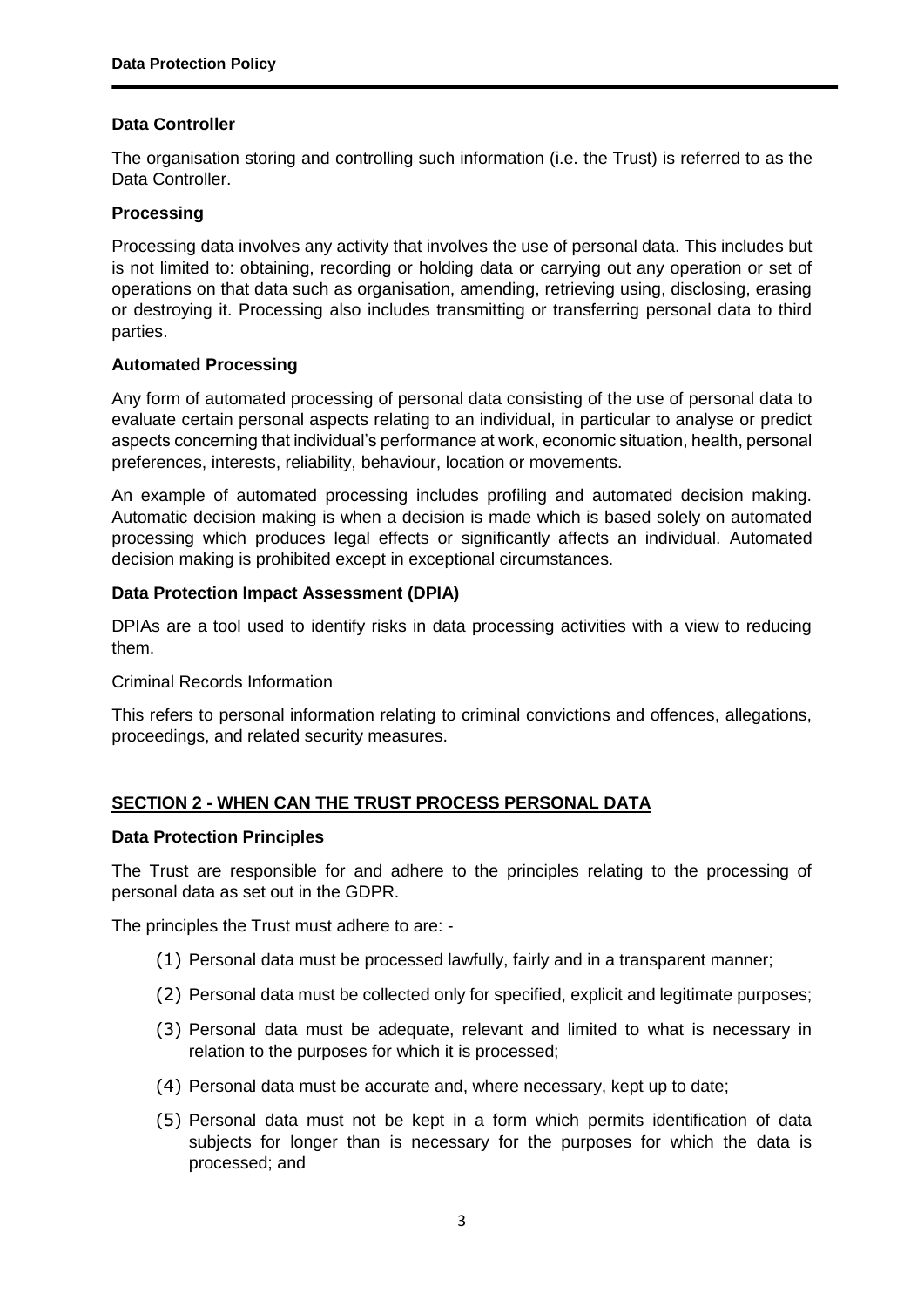(6) Personal data must be processed in a manner that ensures its security using appropriate technical and organisational measures to protect against unauthorised or unlawful processing and against accidental loss, destruction or damage.

Further details on each of the above principles are set out below.

# **Principle 1: Personal data must be processed lawfully, fairly and in a transparent manner**

The Trust only collect, process and share personal data fairly and lawfully and for specified purposes. The Trust must have a specified purpose for processing personal data and special category of data as set out in the GDPR.

Before the processing starts for the first time we will review the purposes of the particular processing activity and select the most appropriate lawful basis for that processing. We will then regularly review those purposes whilst processing continues in order to satisfy ourselves that the processing is necessary for the purpose of the relevant lawful basis (i.e. that there is no other reasonable way to achieve that purpose).

# **Personal Data**

The Trust may only process a data subject's personal data if one of the following fair processing conditions are met: -

- The data subject has given their consent;
- The processing is necessary for the performance of a contract with the data subject or for taking steps at their request to enter into a contract;
- To protect the data subject's vital interests;
- To meet our legal compliance obligations (other than a contractual obligation);
- To perform a task in the public interest or in order to carry out official functions as authorised by law;
- For the purposes of the Trust's legitimate interests where authorised in accordance with data protection legislation. This is provided that it would not prejudice the rights and freedoms or legitimate interests of the data subject.

#### **Special Category Data**

The Trust may only process special category data if they are entitled to process personal data (using one of the fair processing conditions above) AND one of the following conditions are met: -

- The data subject has given their explicit consent;
- The processing is necessary for the purposes of exercising or performing any right or obligation which is conferred or imposed on the Trust in the field of employment law, social security law or social protection law. This may include, but is not limited to, dealing with sickness absence, dealing with disability and making adjustments for the same, arranging private health care insurance and providing contractual sick pay;
- To protect the data subject's vital interests;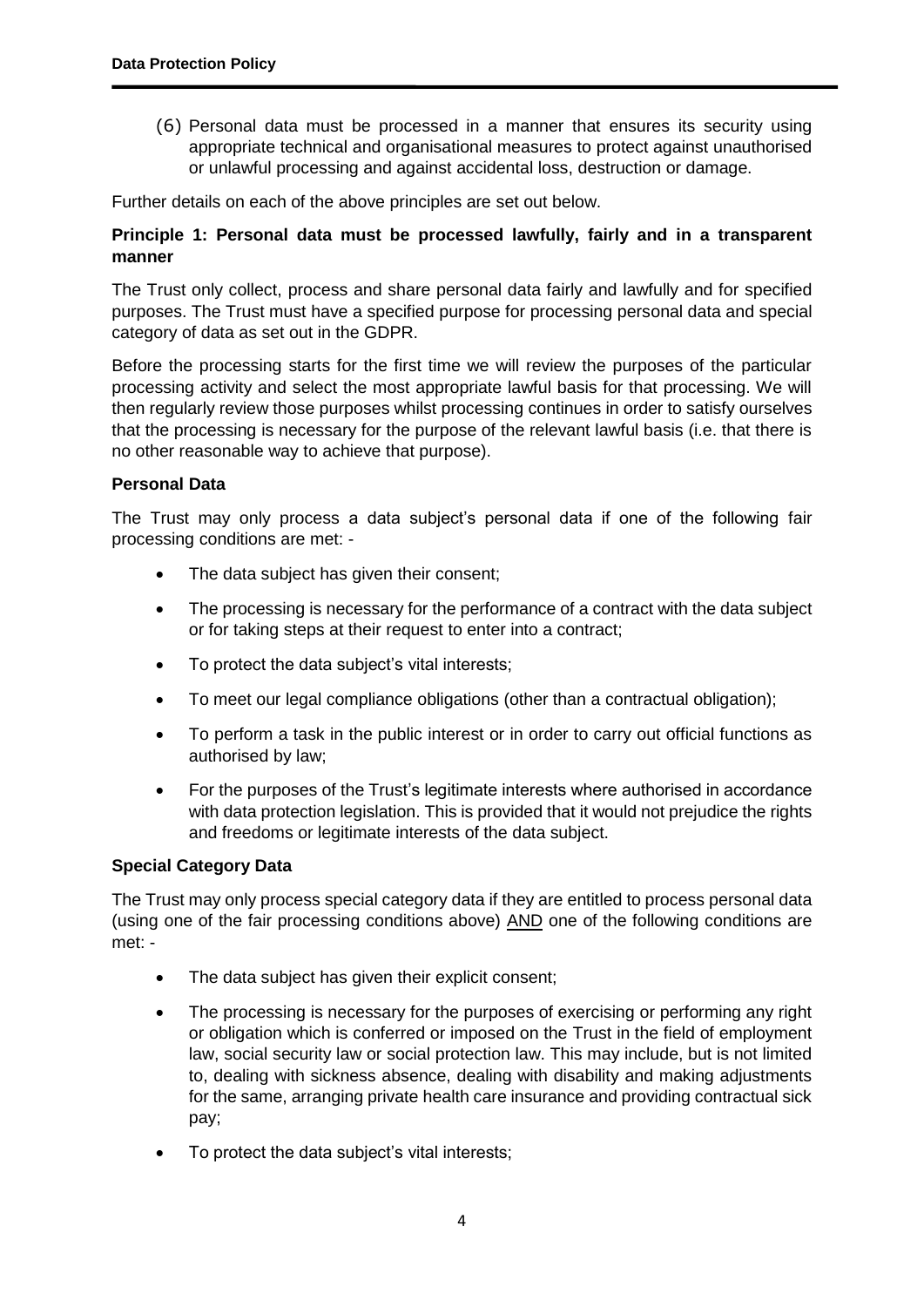- To meet our legal compliance obligations (other than a contractual obligation);
- Where the data has been made public by the data subject;
- To perform a task in the substantial public interest or in order to carry out official functions as authorised by law;
- Where it is necessary for the purposes of preventive or occupational medicine, for the assessment of the working capacity of the employee, medical diagnosis, the provision of health or social care or treatment or the management of health or social care systems and services;
- Where it is necessary for reasons of public interest in the area of public health;
- The processing in necessary for archiving, statistical or research purposes.

The Trust identifies and documents the legal grounds being relied upon for each processing activity.

#### **Consent**

Where the Trust relies on consent as a fair condition for processing (as set out above), it will adhere to the requirements set out in the GDPR.

Consent must be freely given, specific, informed and be an unambiguous indication of the data subject's wishes by which they signify agreement to the processing of personal data relating to them. Explicit consent requires a very clear and specific statement to be relied upon (i.e. more than just mere action is required).

A data subject will have consented to processing of their personal data if they indicate agreement clearly either by a statement or positive action to the processing. Consent requires affirmative action so silence, pre-ticked boxes or inactivity will not amount to valid consent.

Data subjects must be easily able to withdraw consent to processing at any time and withdrawal must be promptly honoured.

If explicit consent is required, the Trust will normally seek another legal basis to process that data. However, if explicit consent is required the data subject will be provided with full information in order to provide explicit consent.

The Trust will keep records of consents obtained in order to demonstrate compliance with consent requirements under the GDPR.

#### **Principle 2: Personal data must be collected only for specified, explicit and legitimate purposes**

Personal data will not be processed in any matter that is incompatible with the legitimate purposes.

The Trust will not use personal data for new, different or incompatible purposes from that disclosed when it was first obtained unless we have informed the data subject of the new purpose (and they have consented where necessary).

#### **Principle 3: Personal data must be adequate, relevant and limited to what is necessary in relation to the purposes for which it is processed**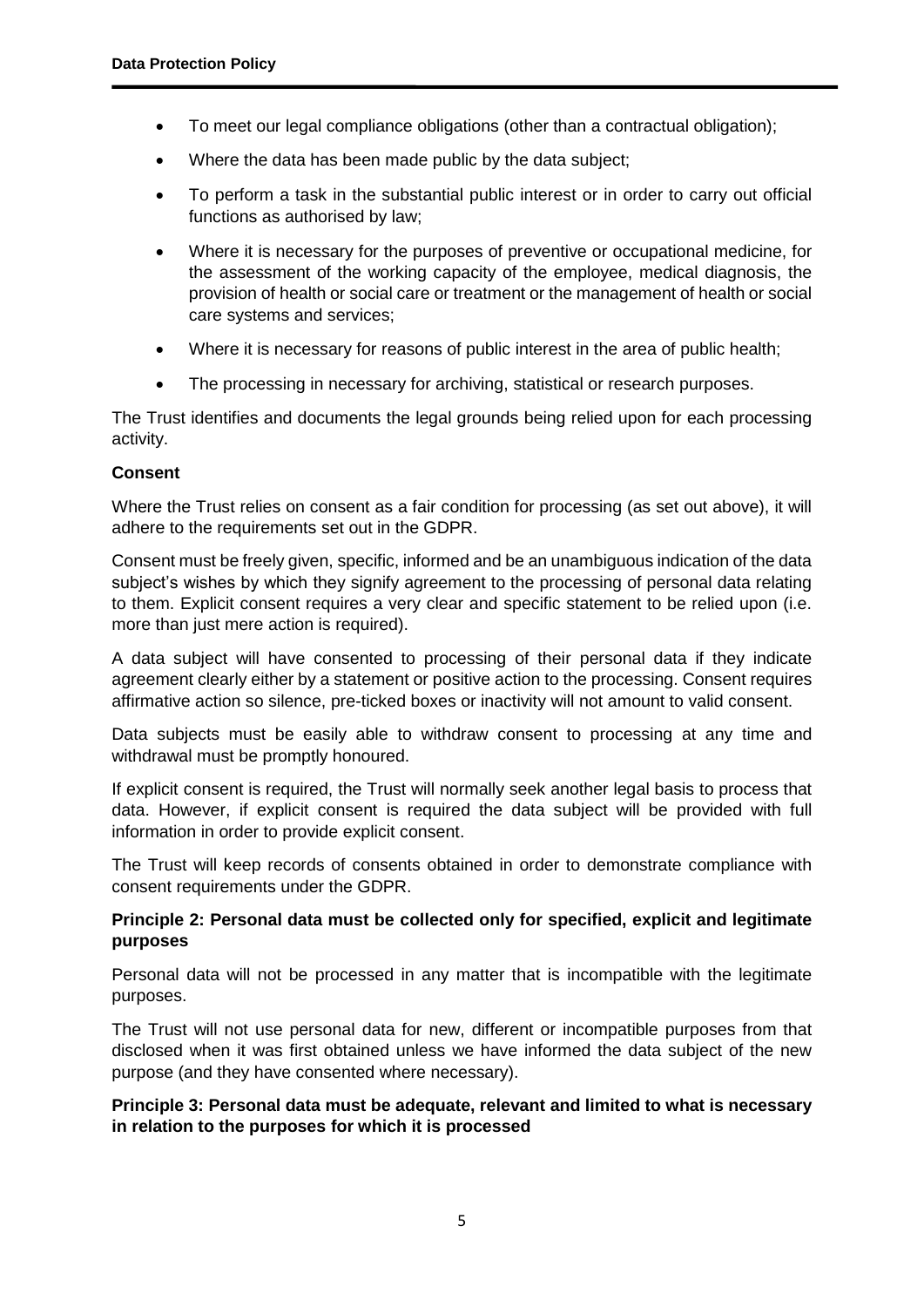The Trust will only process personal data when our obligations and duties require us to. We will not collect excessive data and ensure any personal data collected is adequate and relevant for the intended purposes.

When personal data is no longer needed for specified purposes, the Trust shall delete or anonymise the data. Please see the Trust's Data Retention Policy.

#### **Principle 4: Personal data must be accurate and, where necessary, kept up to date**

The Trust will endeavour to correct or delete any inaccurate data being processed by checking the accuracy of the personal data at the point of collection and at regular intervals afterwards. We will take all reasonable steps to destroy or amend inaccurate or out of date personal data.

Data subjects also have an obligation to ensure that their data is accurate, complete, up to date and relevant. Data subjects have the right to request rectification to incomplete or inaccurate data held by the Trust.

# **Principle 5: Personal data must not be kept in a form which permits identification of data subjects for longer than is necessary for the purposes for which the data is processed**

Legitimate purposes for which the data is being processed may include satisfying legal, accounting or reporting requirements. The Trust will ensure that they adhere to legal timeframes for retaining data.

We will take reasonable steps to destroy or erase from our systems all personal data that we no longer require. We will also ensure that data subjects are informed of the period for which data is stored and how that period is determined in our privacy notices.

Please refer to the Trust's Retention Policy for further details about how the Trust retains and removes data.

#### **Principle 6: Personal data must be processed in a manner that ensures its security using appropriate technical and organisational measures to protect against unauthorised or unlawful processing and against accidental loss, destruction or damage**

In order to assure the protection of all data being processed, the Trust will develop, implement and maintain reasonable safeguard and security measures. This includes using measures such as: -

- Encryption;
- Pseudonymisation (this is where the Trust replaces information that directly or indirectly identifies an individual with one or more artificial identifiers or pseudonyms so that the person to whom the data relates cannot be identified without the use of additional information which is meant to be kept separately and secure);
- Ensuring authorised access (i.e. that only people who have a need to know the personal data are authorised to access it);
- Adhering to confidentiality principles;
- Ensuring personal data is accurate and suitable for the process for which it is processed.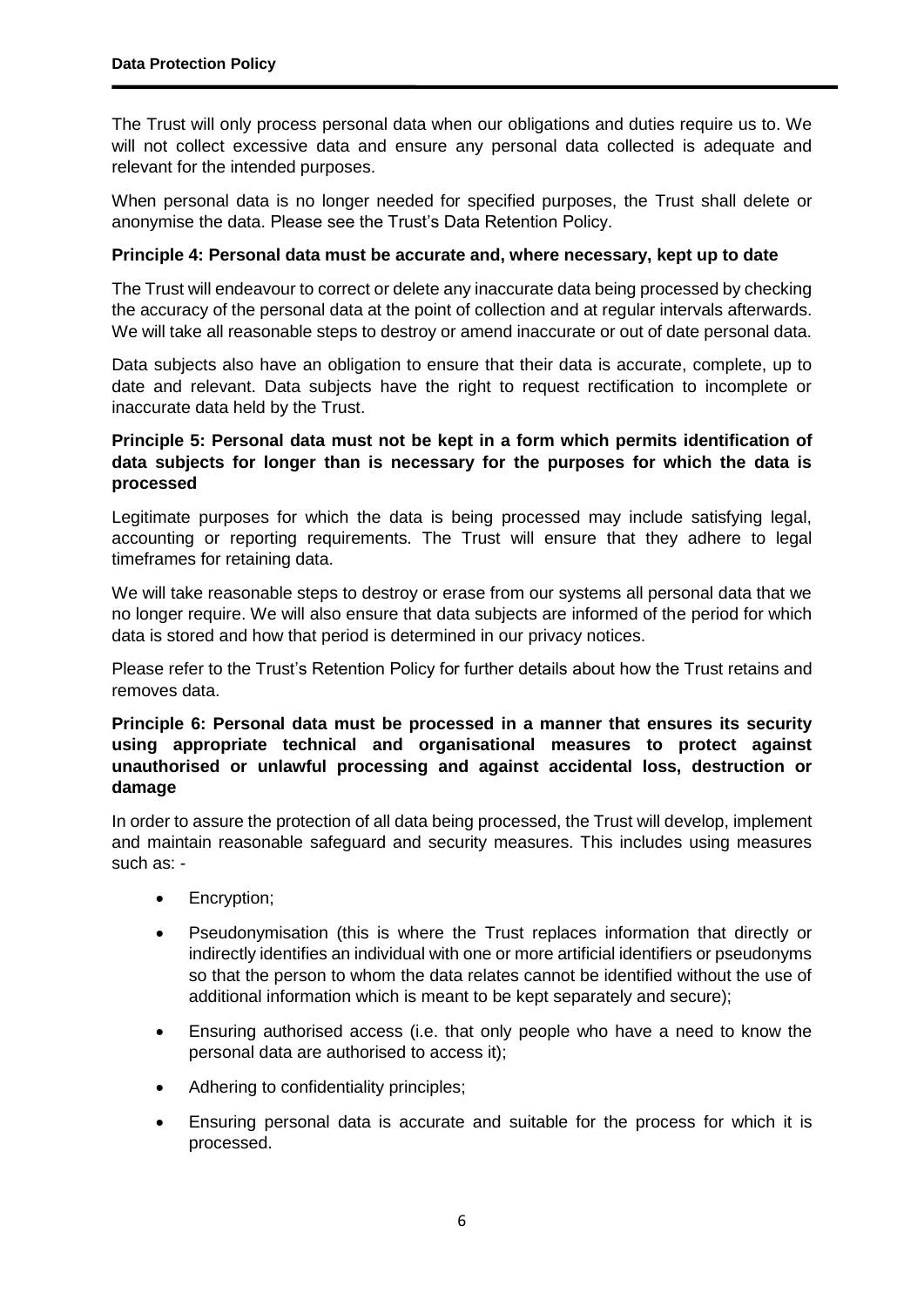The Trust follows procedures and technologies to ensure security and will regularly evaluate and test the effectiveness of those safeguards to ensure security in processing personal data.

The Trust will only transfer personal data to third party service providers who agree to comply with the required policies and procedures and agree to put adequate measures in place.

# **Sharing Personal Data**

The Trust will generally not share personal data with third parties unless certain safeguards and contractual arrangements have been put in place. These include if the third party: -

- Has a need to know the information for the purposes of providing the contracted services;
- Sharing the personal data complies with the privacy notice that has been provided to the data subject and, if required, the data subject's consent has been obtained;
- The third party has agreed to comply with the required data security standards, policies and procedures and put adequate security measures in place;
- The transfer complies with any applicable cross border transfer restrictions; and
- A fully executed written contract that contains GDPR approved third party clauses has been obtained.

There may be circumstances where the Trust is required either by law or in the best interests of our pupils, parents or staff to pass information onto external authorities, for example, the local authority, Ofsted or the department of health. These authorities are up to date with data protection law and have their own policies relating to the protection of any data that they receive or collect.

The intention to share data relating to individuals to an organisation outside of our Trust shall be clearly defined within written notifications and details and basis for sharing that data given.

#### **Transfer of Data Outside the European Economic Area (EEA)**

The GDPR restricts data transfers to countries outside the EEA in order to ensure that the level of data protection afforded to individuals by the GDPR is not undermined.

The Trust will not transfer data to another country outside of the EEA without appropriate safeguards being in place and in compliance with the GDPR. All staff must comply with the Trust's guidelines on transferring data outside of the EEA. For the avoidance of doubt, a transfer of data to another country can occur when you transmit, send, view or access that data in that particular country.

# **SECTION 3 - DATA SUBJECT'S RIGHTS AND REQUESTS**

Personal data must be made available to data subjects as set out within this policy and data subjects must be allowed to exercise certain rights in relation to their personal data.

The rights data subjects have in relation to how the Trust handle their personal data are set out below: -

(a) (Where consent is relied upon as a condition of processing) To withdraw consent to processing at any time;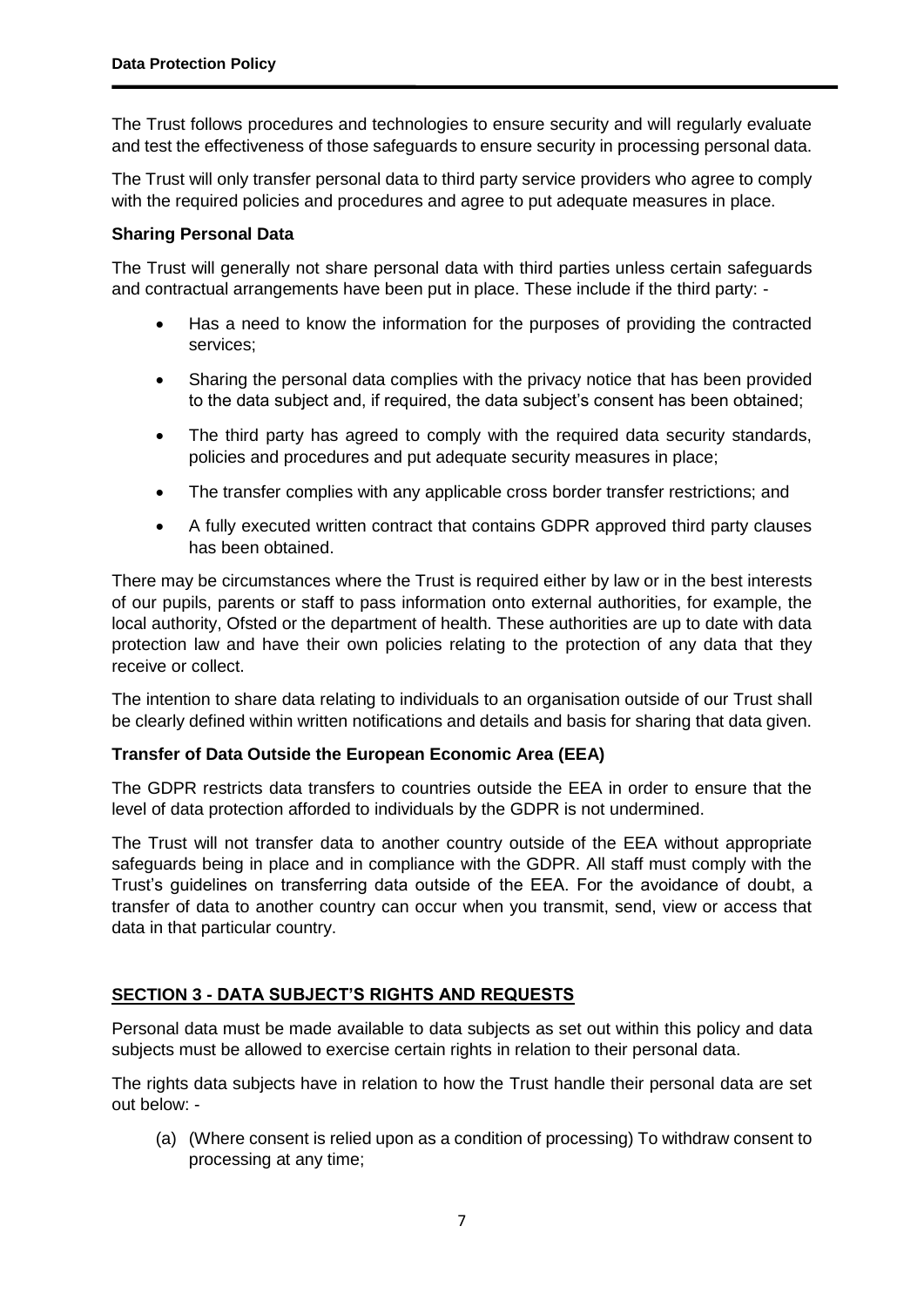- (b) Receive certain information about the Trust's processing activities;
- (c) Request access to their personal data that we hold;
- (d) Prevent our use of their personal data for marketing purposes;
- (e) Ask us to erase personal data if it is no longer necessary in relation to the purposes for which it was collected or processed or to rectify inaccurate data or to complete incomplete data;
- (f) Restrict processing in specific circumstances;
- (g) Challenge processing which has been justified on the basis of our legitimate interests or in the public interest;
- (h) Request a copy of an agreement under which personal data is transferred outside of the EEA;
- (i) Object to decisions based solely on automated processing;
- (j) Prevent processing that is likely to cause damage or distress to the data subject or anyone else;
- (k) Be notified of a personal data breach which is likely to result in high risk to their rights and freedoms;
- (l) Make a complaint to the supervisory authority; and
- (m) In limited circumstances, receive or ask for their personal data to be transferred to a third party in a structured, commonly used and machine readable format.

If any request is made to exercise the rights above, it is a requirement for the relevant staff member within the Trust to verify the identity of the individual making the request.

#### **Subject Access Requests**

A Data Subject has the right to be informed by the Trust of the following: -

- (a) Confirmation that their data is being processed;
- (b) Access to their personal data;
- (c) A description of the information that is being processed;
- (d) The purpose for which the information is being processed;
- (e) The recipients/class of recipients to whom that information is or may be disclosed;
- (f) Details of the Trust's sources of information obtained;
- (g) In relation to any Personal Data processed for the purposes of evaluating matters in relation to the Data Subject that has constituted or is likely to constitute the sole basis for any decision significantly affecting him or her, to be informed of the logic of the Data Controller's decision making. Such data may include, but is not limited to, performance at work, creditworthiness, reliability and conduct.
- (h) Other supplementary information

Any Data Subject who wishes to obtain the above information must notify the Trust in writing of his or her request. This is known as a Data Subject Access Request.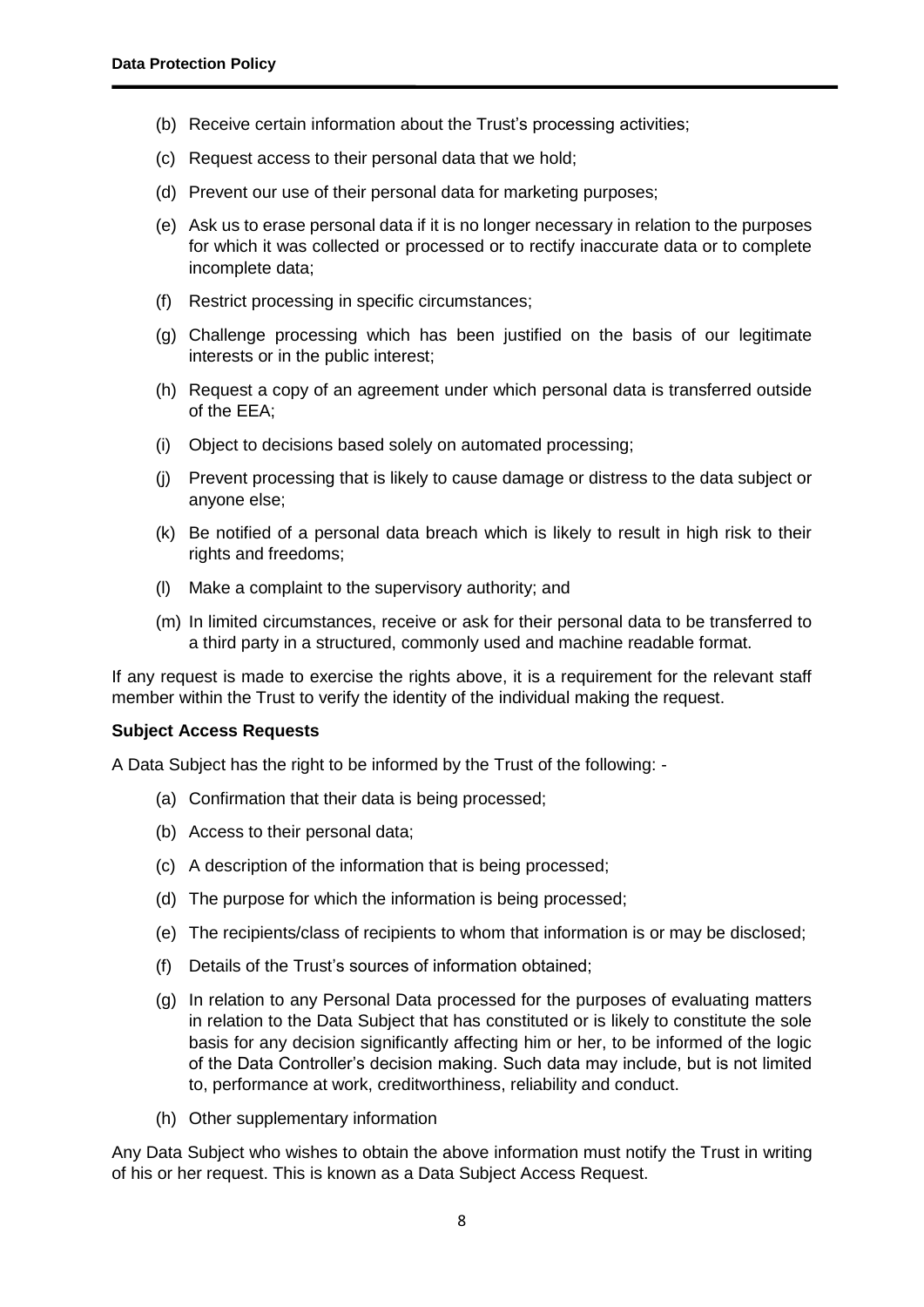The request should in the first instance be sent to the Headteacher.

# **Direct Marketing**

The Trust are subject to certain rules and privacy laws when marketing. For example, a data subject's prior consent will be required for electronic direct marketing (for example, by email, text or automated calls).

The Trust will explicitly offer individuals the opportunity to object to direct marketing and will do so in an intelligible format which is clear for the individual to understand. The Trust will promptly respond to any individual objection to direct marketing.

#### **Employee Obligations**

Employees may have access to the personal data of other members of staff, suppliers, parents or pupils of the Trust in the course of their employment or engagement. If so, the Trust expects those employees to help meet the Trust's data protection obligations to those individuals. Specifically, you must: -

- Only access the personal data that you have authority to access, and only for authorised purposes;
- Only allow others to access personal data if they have appropriate authorisation;
- Keep personal data secure (for example by complying with rules on access to Trust premises, computer access, password protection and secure file storage and destruction.
- Not to remove personal data or devices containing personal data from the Trust premises unless appropriate security measures are in place (such as Pseudonymisation, encryption, password protection) to secure the information;
- Not to store personal information on local drives.

# **SECTION 4 - ACCOUNTABILITY**

The Trust will ensure compliance with data protection principles by implementing appropriate technical and organisational measures. We are responsible for and demonstrate accountability with the GDPR principles.

The Trust have taken the following steps to ensure and document GDPR compliance: -

# **Data Protection Officer (DPO)**

Please find below details of the Trust's Data Protection Officer: -

Data Protection Officer: Judicium Consulting Ltd Address: 72 Cannon Street, London, EC4N 6AE Email: [dataservices@judicium.com](mailto:dataservices@judicium.com) Telephone: 0203 326 9174

The DPO is responsible for overseeing this data protection policy and developing data-related policies and guidelines.

Please contact the DPO with any questions about the operation of this Data Protection Policy or the GDPR or if you have any concerns that this policy is not being or has not been followed. In particular, you must always contact the DPO in the following circumstances: -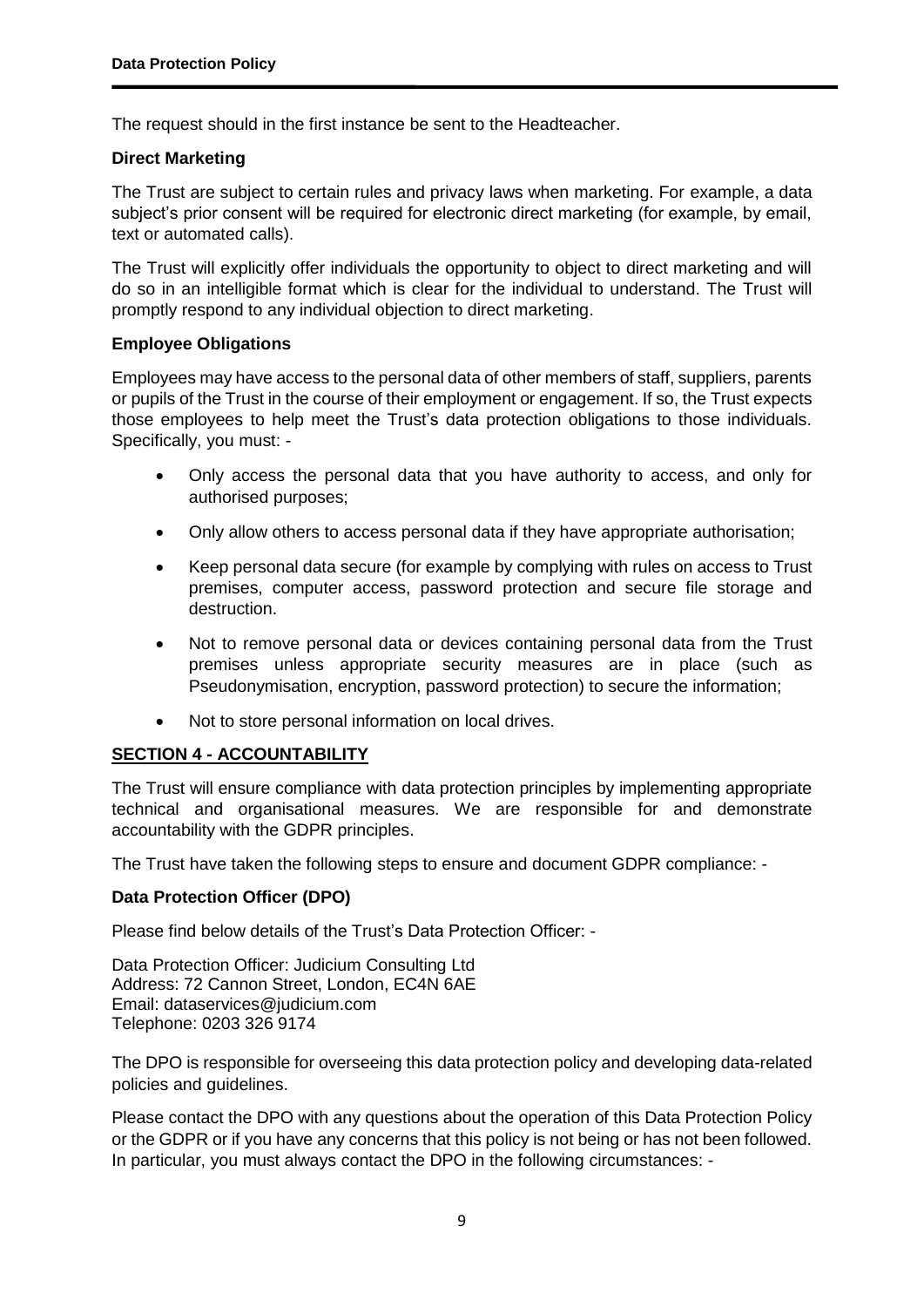- (a) If you are unsure of the lawful basis being relied on by the Trust to process personal data;
- (b) If you need to rely on consent as a fair reason for processing (please see below the section on consent for further detail);
- (c) If you need to draft privacy notices or fair processing notices;
- (d) If you are unsure about the retention periods for the personal data being processed.
- (e) If you are unsure about what security measures need to be put in place to protect personal data;
- (f) If there has been a personal data breach.
- (g) If you are unsure on what basis to transfer personal data outside the EEA;
- (h) If you need any assistance dealing with any rights invoked by a data subject;
- (i) Whenever you are engaging in a significant new (or a change in) processing activity which is likely to require a data protection impact assessment or if you plan to use personal data for purposes other than what it was collected for;
- (j) If you plan to undertake any activities involving automated processing or automated decision making;
- (k) If you need help complying with applicable law when carrying out direct marketing activities;
- (l) If you need help with any contracts or other areas in relation to sharing personal data with third parties.

#### **Personal Data Breaches**

The GDPR requires the Trust to notify any applicable personal data breach to the Information Commissioner's Office (ICO).

We have put in place procedures to deal with any suspected personal data breach and will notify data subjects or any applicable regulator where we are legally required to do so.

If you know or suspect that a personal data breach has occurred, do not attempt to investigate the matter yourself. Immediately contact the person designated as the key point of contact for personal data breaches (who is the Headteacher) or your DPO.

#### **Transparency and Privacy Notices**

The Trust will provide detailed, specific information to data subjects. This information will be provided through the Trust's privacy notices which are concise, transparent, intelligible, easily accessible and in clear and plain language so that a data subject can easily understand them. Privacy notices sets out information for data subjects about how the Trust use their data and the Trust's privacy notices are tailored to suit the data subject.

Whenever we collect personal data directly from data subjects, including for human resources or employment purposes, we will provide the data subject with all the information required by the GDPR including the identity of the data protection officer, the Trust's contact details, how and why we will use, process, disclose, protect and retain personal data.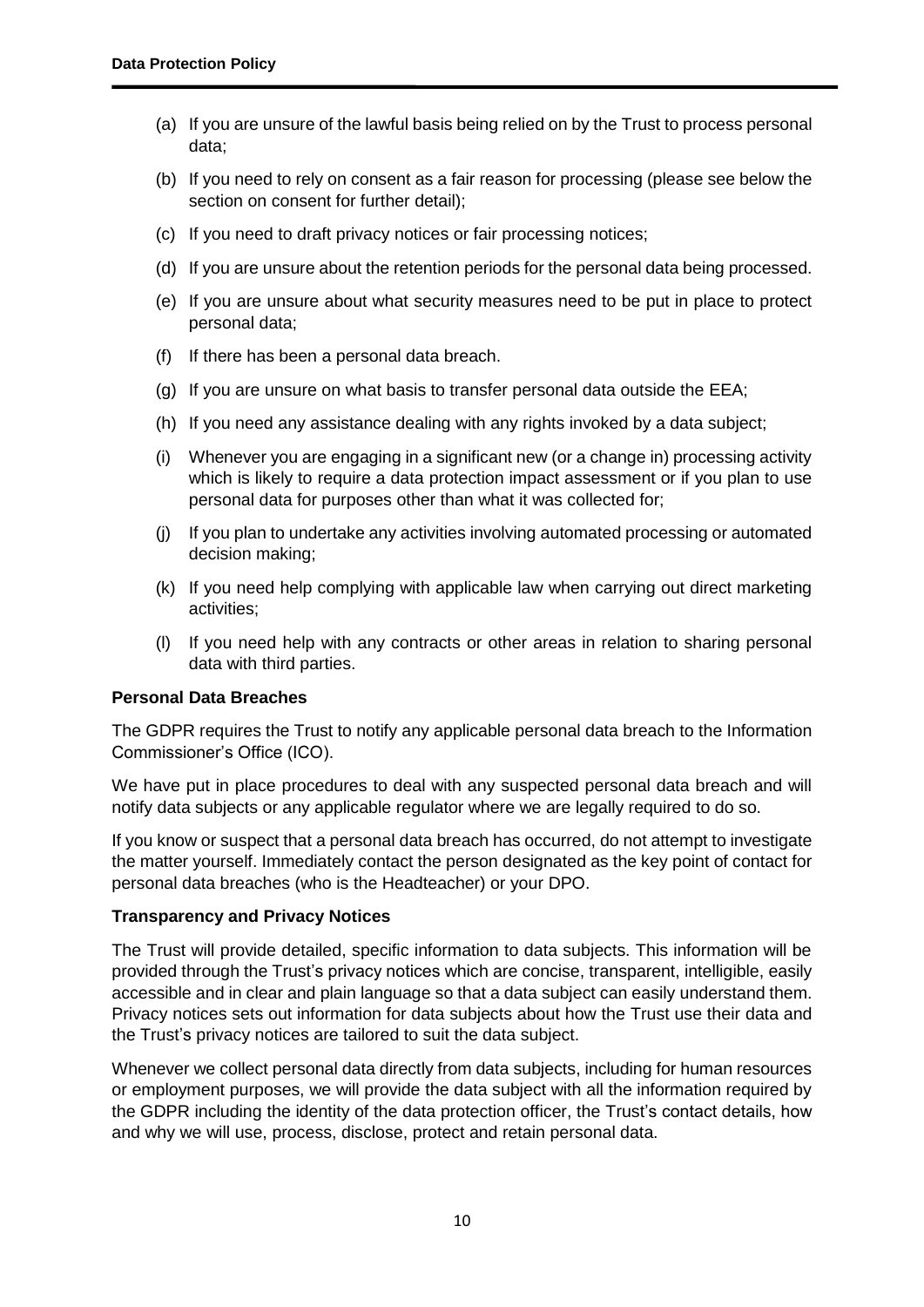When personal data is collected indirectly (for example from a third party or publically available source), we will provide the data subject with the above information as soon as possible after receiving the data. The Trust will also confirm whether that third party has collected and processed data in accordance with the GDPR.

Notifications shall be in accordance with ICO guidance and, where relevant, be written in a form understandable by those defined as "children" under the GDPR

# **Privacy by Design**

The Trust adopt a privacy be design approach to data protection to ensure that we adhere to data compliance and to implement technical and organisational measures in an effective manner.

Privacy by design is an approach that promotes privacy and data protection compliance from the start. To help us achieve this, the Trust takes into account the nature and purposes of the processing, any cost of implementation and any risks to rights and freedoms of data subjects when implementing data processes.

# **Data Protection Impact Assessments (DPIAs)**

In order to achieve privacy by design approach, the Trust conduct DPIAs for any new technologies or programmes being used by the Trust which could affect the processing of personal data. In any event the Trust carries out DPIAs when required by the GDPR in the following circumstances: -

- For the use of new technologies (programs, systems or processes) or changing technologies;
- For the use of automated processing;
- For large scale processing of special category data;
- For large scale, systematic monitoring of a publicly accessible area (through the use of CCTV).

Our DPIAs contain: -

- A description of the processing, its purposes and any legitimate interests used;
- An assessment of the necessity and proportionality of the processing in relation to its purpose;
- An assessment of the risk to individuals; and
- The risk mitigation measures in place and demonstration of compliance.

#### **Record Keeping**

The Trust are required to keep full and accurate records of our data processing activities. These records include: -

- The name and contact details of the Trust:
- The name and contact details of the Data Protection Officer;
- Descriptions of the types of personal data used;
- Description of the data subjects;
- Details of the Trust's processing activities and purposes;
- Details of any third party recipients of the personal data;
- Where personal data is stored;
- Retention periods; and
- Security measures in place.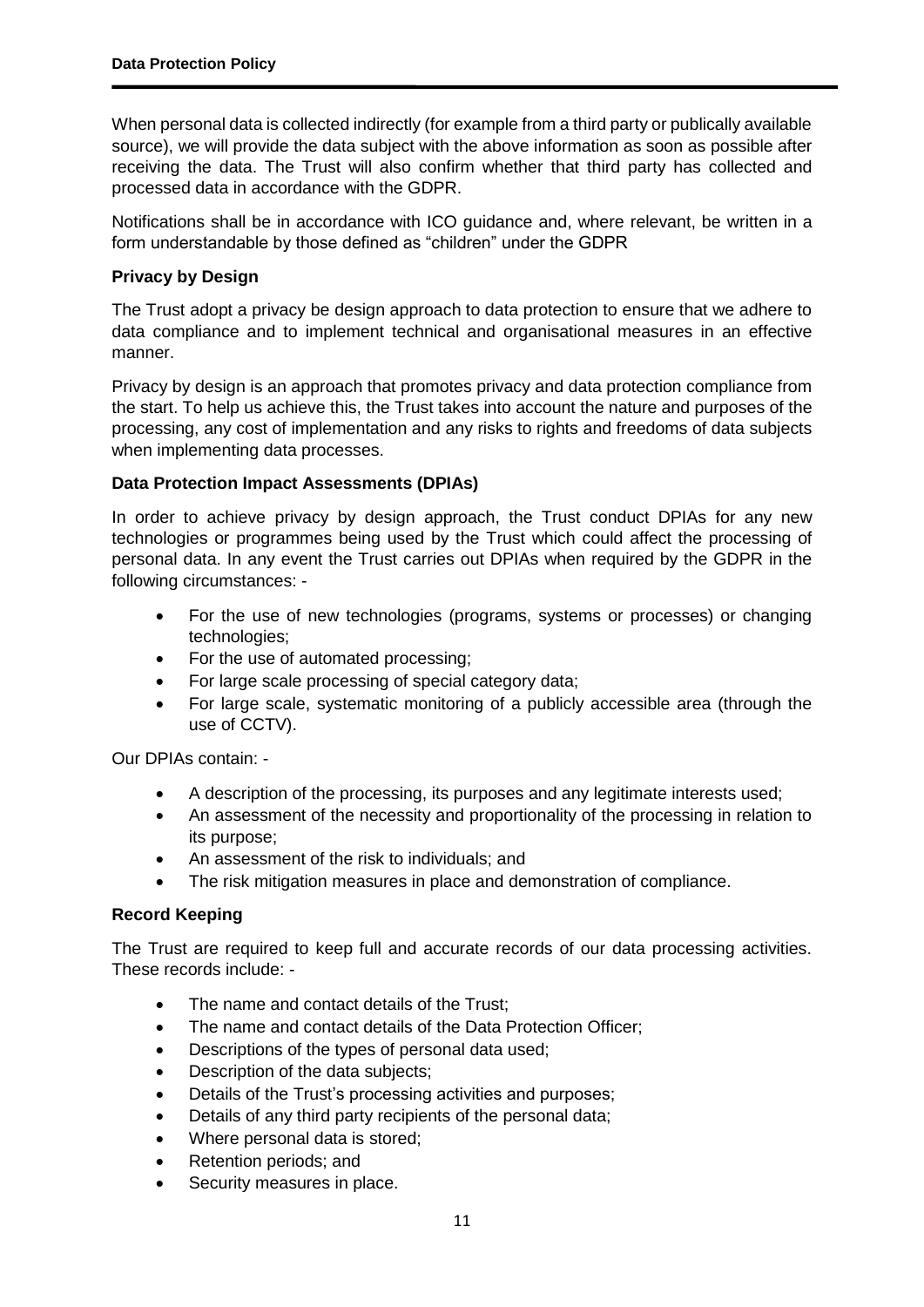# **Training**

The Trust will ensure all relevant personnel have undergone adequate training to enable them to comply with data privacy laws.

# **Audit**

The Trust through its data protection officer regularly test our data systems and processes in order to assess compliance. These are done through data audits which take place annually in order to review use of personal data.

# **Related Policies**

Staff should refer to the following policies that are related to this data protection policy: -

- Data retention policy:
- Data breach policy;
- Information Security policy.

These policies are also designed to protect personal data and can be found on the Trust's website.

#### **Monitoring**

We will monitor the effectiveness of this and all of our policies and procedures and conduct a full review and update as appropriate.

Our monitoring and review will include looking at how our policies and procedures are working in practice to reduce the risks posed to the Trust.

This information can be made available in a range of formats and languages, including Braille and large print. If this would be useful to you or someone you know, please contact your Directorate HR Unit.

*A signed copy of this document is available from the school office.*